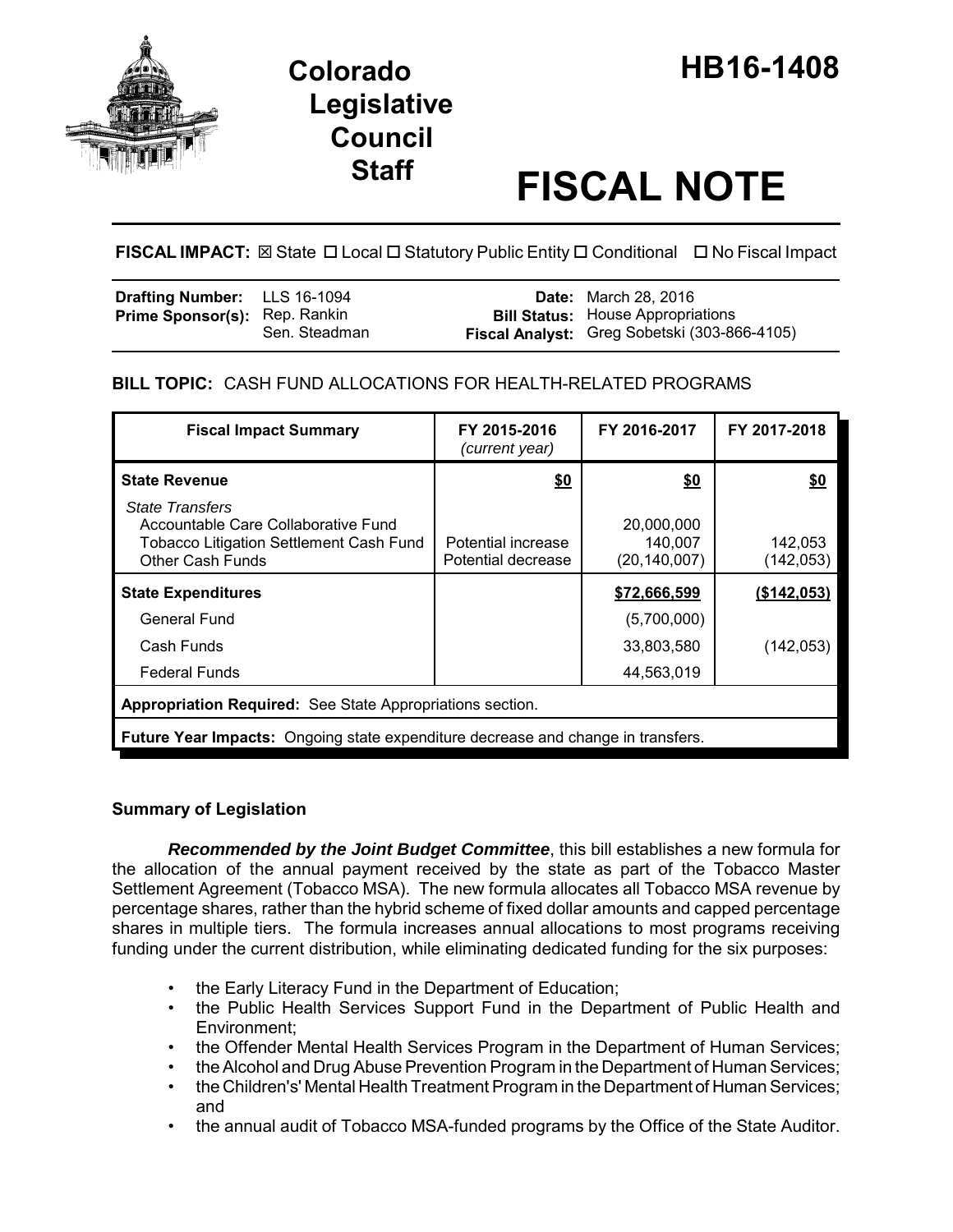For all of these purposes listed above except the audit, the bill makes FY 2016-17 appropriations from the Marijuana Tax Cash Fund in the amounts that the programs are expected to receive under the current law allocation formula.

The bill repeals the Public Health Services Support Fund and the Tobacco Litigation Settlement Trust Fund. It requires the State Treasurer to transfer any remaining balance in the Public Health Services Support Fund and the Offender Mental Health Services Fund to the Tobacco Litigation Settlement Cash Fund at the end of FY 2015-16.

The bill creates a new Accountable Care Collaborative Fund in the Department of Health Care Policy and Financing for the purpose of paying efficiency and health outcome-based rate incentives for primary care medical providers in the Medicaid coordinated care system. On July 1, 2016, \$20.0 million is transferred from the Children's Basic Health Plan Trust to this new fund.

#### **Background**

*Tobacco MSA.* The Tobacco Master Settlement Agreement (Tobacco MSA) was signed in 1998. Under the agreement, states consented to release participating tobacco manufacturers from health-related claims associated with the use, manufacture, and marketing of tobacco products in exchange for perpetual annual payments from the manufacturers. Colorado receives a fixed portion of the national MSA payment each April. The state received \$88.1 million in April 2015 and is expected to receive \$87.6 million in April 2016. Most of this money will be used to fund health care programs across the state.

*Marijuana Tax Cash Fund.* The Marijuana Tax Cash Fund comprises most state revenue from taxes assessed on retail and medical marijuana. The balance of the fund is budgeted for expenditure in the fiscal year after taxes are collected. Marijuana Tax Cash Fund expenditures for FY 2015-16 are dictated by appropriations in House Bill 15-1367. The General Assembly has not yet budgeted marijuana taxes collected in FY 2015-16 for expenditure in FY 2016-17.

#### **State Revenue**

While the bill does not affect total state revenue, it creates state transfers as described below.

*State transfers.* The bill requires the State Treasurer to transfer the total balances of the Public Health Services Support Fund and the Offender Mental Health Services Fund to the Tobacco Litigation Settlement Cash Fund at the end of FY 2015-16. It is assumed that the agencies administering these cash funds will spend their total balance and that no transfers will be made. To the extent that there is a balance in either cash fund at the end of FY 2015-16, transfers to the Tobacco Litigation Settlement Cash Fund will increase.

The bill creates a one-time transfer of \$20.0 million from the Children's Basic Health Plan Trust to a new Accountable Care Collaborative Fund in the Department of Health Care Policy and Financing on July 1, 2016.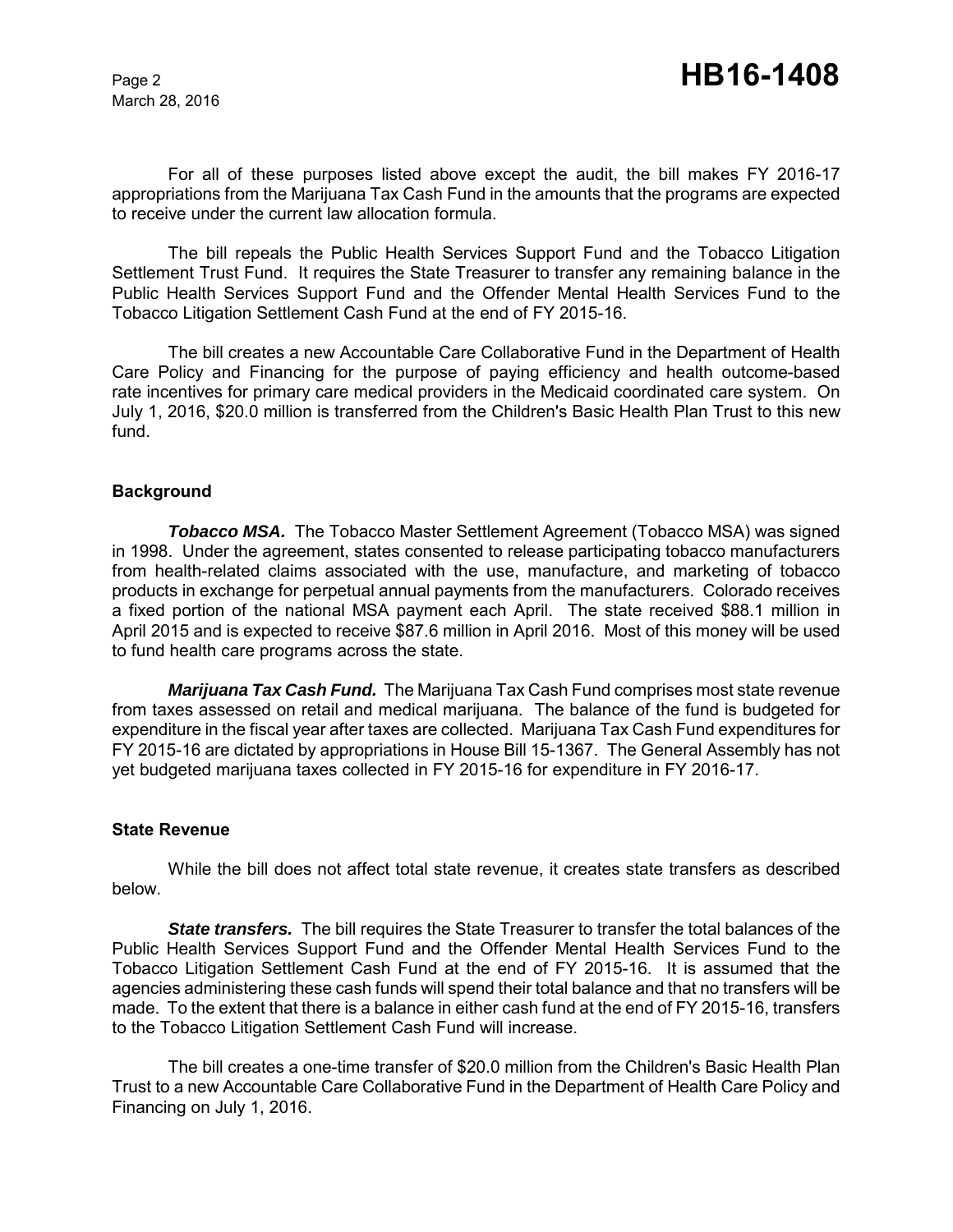Additionally, the bill is expected to decrease total transfers from the Tobacco Litigation Settlement Cash Fund by \$140,007 in FY 2016-17 and \$142,053 in FY 2017-18, and by similar amounts in subsequent fiscal years. Beginning in FY 2016-17, the bill changes the statutory formula for allocations from the Tobacco MSA payment to various state cash funds and programs. Table 1 shows the allocations anticipated for FY 2016-17 under current law and HB16-1408. Allocations for FY 2017-18 are expected to change similarly.

| Table 1. FY 2016-17 Tobacco MSA Allocations Under Current Law and HB16-1408                                                                                                                                           |                                                                        |                                                                |                                                                          |  |
|-----------------------------------------------------------------------------------------------------------------------------------------------------------------------------------------------------------------------|------------------------------------------------------------------------|----------------------------------------------------------------|--------------------------------------------------------------------------|--|
|                                                                                                                                                                                                                       | <b>Current Law</b>                                                     | HB16-1408                                                      | Change                                                                   |  |
| <b>Expected Payment</b>                                                                                                                                                                                               | \$87,573,562                                                           | \$87,573,562                                                   | \$0                                                                      |  |
| Dept of Law<br><b>Tobacco MSA Defense Account</b>                                                                                                                                                                     | 1,751,471                                                              | 2,189,339                                                      | 437,868                                                                  |  |
| Dept of Health Care Policy and Financing<br><b>Children's Basic Health Plan Trust</b><br><b>Autism Treatment Fund</b>                                                                                                 | 25,548,831<br>1,000,000                                                | 15,763,241<br>1,751,471                                        | (9,785,590)<br>751,471                                                   |  |
| Dept of Public Health and Environment<br><b>AIDS Drug Assistance</b><br><b>HIV Prevention</b><br>Local Gov't Public Health Services<br><i>Immunizations</i><br>Dental Loan Repayment<br><b>Health Services Corps</b>  | 3,065,075<br>1,751,471<br>1,764,696<br>1,008,397<br>200,000<br>250,000 | 4,378,678<br>3,065,075<br>0<br>2,189,339<br>875,736<br>875,736 | 1,313,603<br>1,313,603<br>(1,764,696)<br>1,180,942<br>675,736<br>625,736 |  |
| Dept of Human Services<br><b>Nurse Home Visitors</b><br><b>Tony Grampsas Youth Services</b><br><b>Offender Mental Health Services</b><br>Alcohol and Drug Abuse Programs<br><b>Children's Mental Health Treatment</b> | 16,638,977<br>3,502,942<br>3,025,192<br>756,298<br>300,000             | 23,382,141<br>6,568,017<br>0<br>0<br>0                         | 6,743,164<br>3,065,075<br>(3,025,192)<br>(756, 298)<br>(300,000)         |  |
| Dept of Personnel and Administration<br>Supplement State Employee Insurance                                                                                                                                           | 1,134,447                                                              | 2,014,192                                                      | 879,745                                                                  |  |
| Dept of Education<br><b>Early Literacy Fund</b>                                                                                                                                                                       | 4,378,678                                                              | 0                                                              | (4,378,678)                                                              |  |
| Dept of Higher Education<br><b>CU Health Sciences Center</b><br><b>CU Health Sciences Cancer Research</b>                                                                                                             | 12,352,869<br>0                                                        | 13,573,902<br>1,751,471                                        | 1,221,033<br>1,432,979                                                   |  |
| Dept of Military and Veterans Affairs<br>Veterans Trust Fund                                                                                                                                                          | 875,736                                                                | 875,736                                                        | 0                                                                        |  |
| <b>Capital Construction</b><br><b>Fitzsimons Trust Fund</b>                                                                                                                                                           | 7,005,885                                                              | 7,005,885                                                      | 0                                                                        |  |
| Office of the State Auditor<br><b>Tobacco MSA Annual Audit</b>                                                                                                                                                        | 89,000                                                                 | 0                                                              | (89,000)                                                                 |  |
| <b>Unallocated Portion</b>                                                                                                                                                                                            | 1,173,596                                                              | 1,313,603                                                      | 140,007                                                                  |  |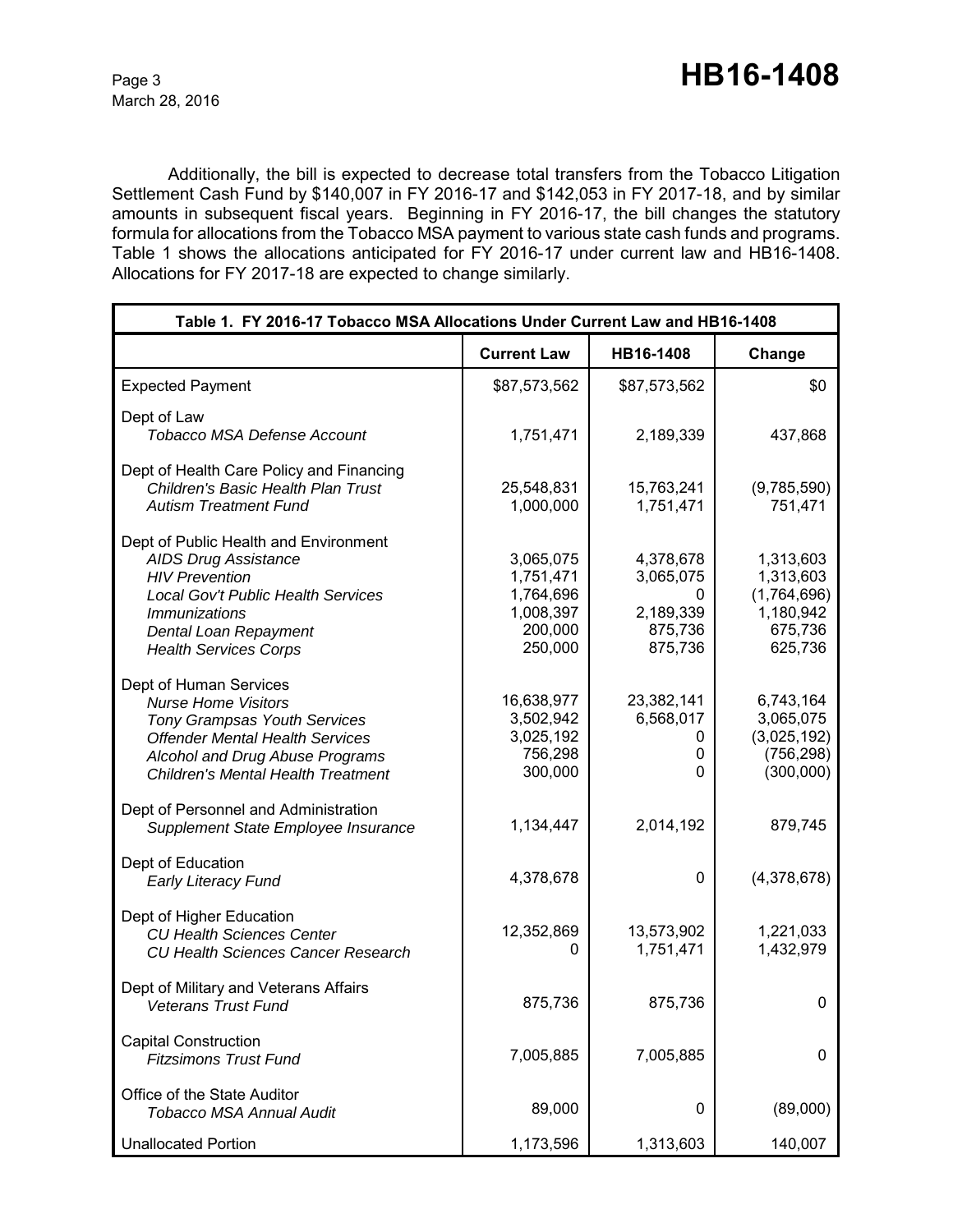## **State Expenditures**

The bill is expected to increase state expenditures by \$72,666,599 in FY 2016-17, before decreasing expenditures by \$142,053 in FY 2017-18. The increase in state expenditures for FY 2016-17 incorporates a \$33,803,580 increase in cash fund expenditures, a \$5,700,000 decrease in General Fund expenditures, and a \$44,563,019 increase in federal fund expenditures. Spending is expected to decrease in subsequent fiscal years by amounts similar to that expected for FY 2017-18. State expenditures are summarized in Table 2 and described below.

| Table 2. Expenditures Under HB16-1408                         |              |             |  |  |
|---------------------------------------------------------------|--------------|-------------|--|--|
| <b>Cost Components</b>                                        | FY 2016-17   | FY 2017-18  |  |  |
| <b>Tobacco MSA Program Expenditures</b>                       | (\$140,007)  | (\$142,053) |  |  |
| Marijuana Tax Backfill of Tobacco MSA Programs                | 7,601,424    |             |  |  |
| <b>Medical Services Premiums</b>                              | 65,205,182   |             |  |  |
| General Fund Expenditure for Long-Term Care Services          | (5,700,000)  |             |  |  |
| Autism Treatment Fund Expenditure for Long-Term Care Services | 5,700,000    |             |  |  |
| <b>TOTAL</b>                                                  | \$72,666,599 | (\$142,053) |  |  |

*Tobacco MSA programs.* Consistent with the changes in state transfers described in the previous section, the reduced total allocation of revenue from the Tobacco Litigation Settlement Cash Fund is expected to reduce expenditures for Tobacco MSA programs by \$140,007 in FY 2016-17 and \$142,053 in FY 2017-18. For FY 2016-17 only, the bill appropriates funds from the Marijuana Tax Cash Fund to completely offset reduced Tobacco MSA payment distributions to five programs:

- the Early Literacy Program in the Department of Education (\$4,378,678);
- the Local Government Public Health Services Program in the Department of Public Health and Environment (\$1,767,584);
- the Offender Mental Health Services Program in the Department of Human Services (\$3,025,192);
- the Alcohol and Drug Abuse Prevention Program in the Department of Human Services (\$756,298); and
- the Children's Mental Health Treatment Program in the Department of Human Services (\$300,000).

For FY 2016-17 only, the bill also reduces Marijuana Tax Cash Fund expenditures for the Tony Grampsas Youth Services Program in the Department of Human Services by \$2,626,328. Total state expenditures for the program will nevertheless increase in FY 2016-17 because the bill's modifications to the Tobacco MSA payment distribution formula are expected to net the program \$3,065,075 in transfers from the Tobacco Litigation Settlement Cash Fund.

*Medical services premiums.* The bill increases medical services premium expenditures by \$65,205,182 in FY 2016-17, including \$20,000,000 from the new Accountable Care Collaborative Fund, \$642,163 from the Hospital Provider Fee Cash Fund, and \$44,563,019 from federal funds. Expenditures are for payment of efficiency and health outcome-based rate incentives for primary medical providers in the Medicaid coordinated care system.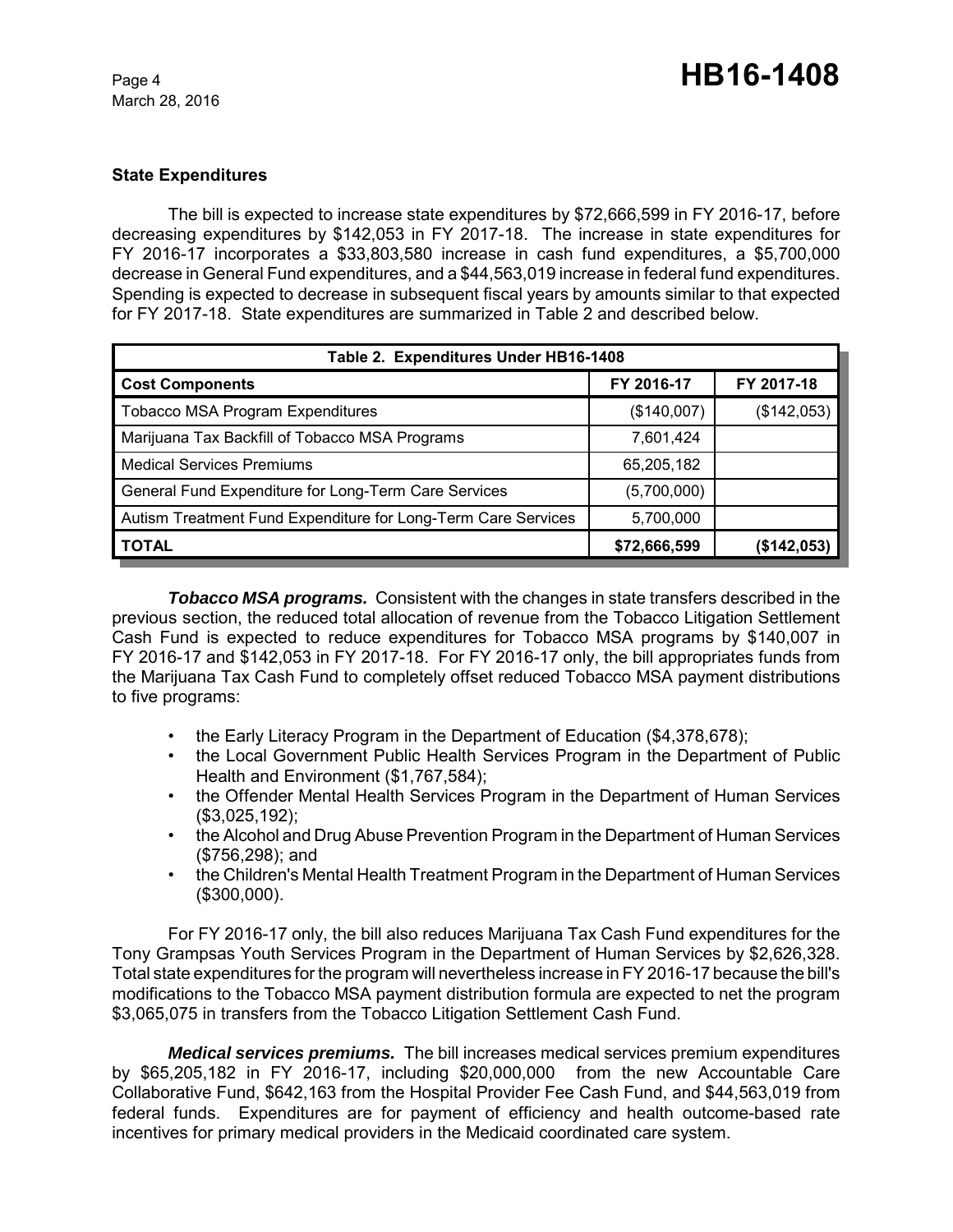*Long-Term Care Services.* Changes to the Tobacco MSA payment distribution formula are expected to increase the allocation to the Autism Treatment Fund by \$751,471 in FY 2016-17. In addition to this increase, the bill reduces the FY 2016-17 General Fund expenditure for Medicaid-eligible Long-Term Care Services in the Department of Health Care Policy and Financing by \$5,700,000 and increases the Autism Treatment Fund expenditure for this purpose by an identical amount.

## **Effective Date**

The requirement that all money in the Public Health Services Support Fund and the Offender Mental Health Services Fund be transferred to the Tobacco Litigation Settlement Cash Fund at the end of FY 2015-16 takes effect upon signature of the Governor, or upon becoming law without his signature. The remainder of the bill takes effect July 1, 2016.

## **State Appropriations**

For FY 2016-17, the bill includes the following cash fund appropriations:

- \$2,972,504 from the Tobacco Litigation Settlement Moneys Health Education Fund to the Department of Higher Education;
- \$6,743,164 from the Nurse Home Visitor Program Fund to the Department of Human Services;
- \$879,745 from the Supplemental State Contribution Fund to the Department of Personnel and Administration;
- \$1,313,603 from the Drug Assistance Program Fund to the Department of Public Health and Environment;
- \$1,313,604 from the AIDS and HIV Prevention Fund to the Department of Public Health and Environment;
- \$1,180,942 from the Colorado Immunization Fund to the Department of Public Health and Environment;
- \$675,736 from the State Dental Loan Repayment Fund to the Department of Public Health and Environment;
- \$625,736 from the Colorado Health Services Corps Fund to the Department of Public Health and Environment; and
- \$65,205,182 to the Department of Health Care Policy and Financing, including \$20,000,000 from the Accountable Care Collaborative Fund, \$642,163 from the Hospital Provider Fee Cash Fund, and \$44,563,019 from federal funds.

*Adjustments to 2016 Long Appropriations Bill.* For FY 2016-17, the bill makes the following adjustments to appropriations proposed in the 2016 Long Appropriations Bill:

- a decrease of \$4,378,678 in the Early Literacy Fund appropriation to the Department of Education;
- an appropriation of \$4,378,678 from the Marijuana Tax Cash Fund to the Department of Education;
- a decrease of \$3,025,192 in the Offender Mental Health Services Fund appropriation to the Department of Human Services;
- a decrease of \$300,000 in the Tobacco Litigation Settlement Cash Fund appropriation to the Department of Human Services;